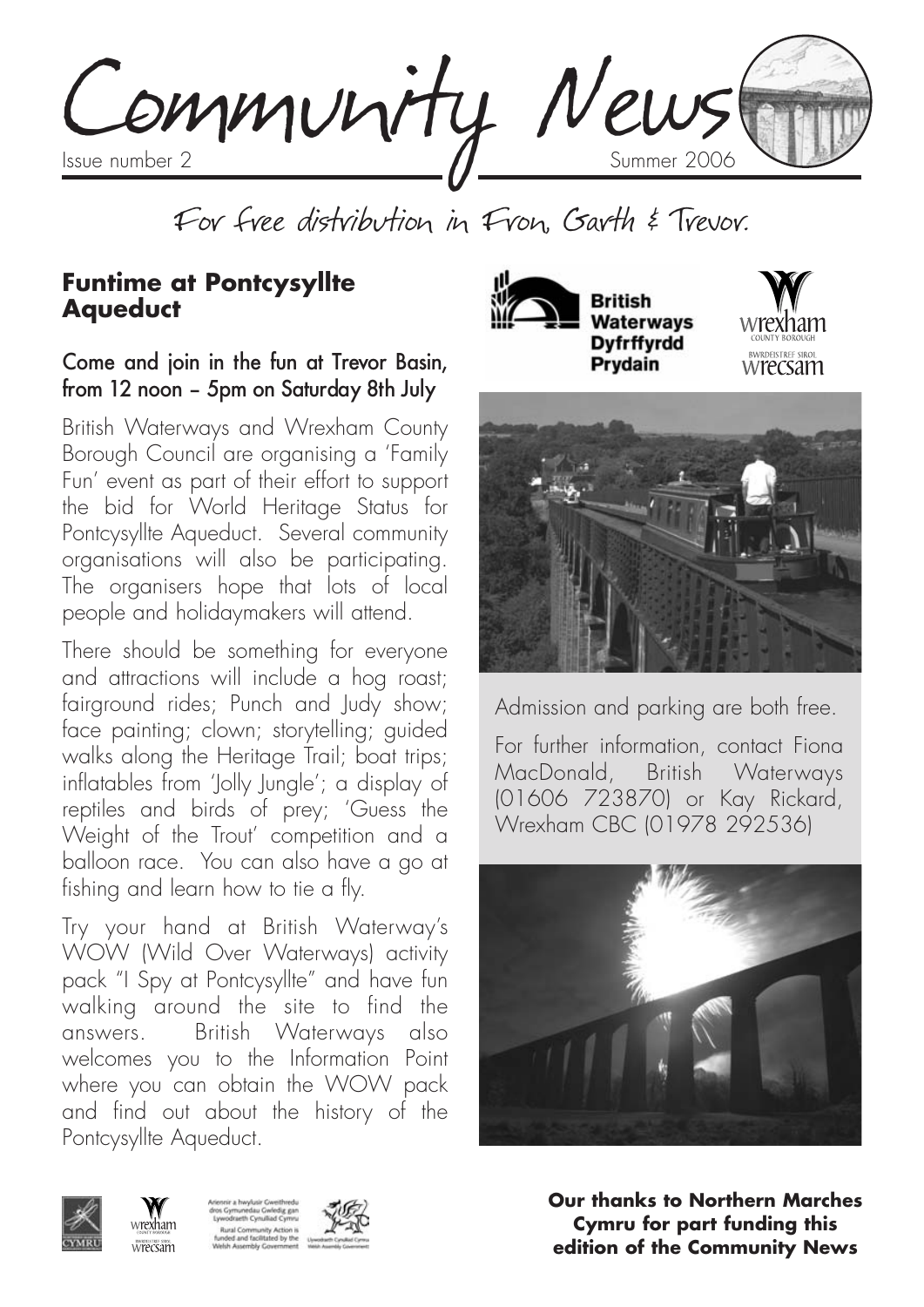### **Froncysyllte Male Voice Choir** Part One – The Early Years

The Choir was formed in 1947 following the first Llangollen International Musical Eisteddfod. Many of the village men had just returned from the 1939-1945 war and were keen to support the peace initiatives of the Llangollen Eisteddfod with all Nations.

Gomer Powell called a meeting in Seion Chapel and the chair was taken by Councillor Joseph R. Jones. Lloyd Edwards a well-respected music teacher from Garth was appointed Conductor with one of his pupils Menna Hughes as Accompanist. Her father Robert Hughes was Treasurer and Merfyn Davies, Secretary and finally Frank Williams was asked to be President.

The Choir was now up and ready to go with a mixture of experienced and mature singers from the Church and four Chapels in the village and the young boys of the Youth Club Choir founded by Wilfred Jones. The Choir immediately set about getting ready for the next Llangollen Eisteddfod in 1948. It was soon realised that to be a competitive Choir it involved a high level of commitment and hard work.

Lloyd was the ideal man to start the Choir on its quest because he had inexhaustible patience and was determined to bring the Fron Choir up to the standard set by the famous choirs that sang at Llangollen such as the Moravian Teachers' Choir,



Czechoslovakia. The Choir had a setback when Lloyd was ill and the Sub-Conductor John Richard Davies was forced to take the Choir to Llangollen and achieved a good performance.

*We send good luck and best wishes to the Choir as they are taking part in the Friday evening concert and competing on the Saturday afternoon at the Llangollen International Musical Eisteddfod.*

## **Canine Capers**

Tuesday evening 6.00 – 9.00pm at Froncysyllte Community Centre

Canine Capers – helping your dog to socialise. For further information call Tina on 07989927540.

### **Noddfa Cemetery**

In the interest of public safety, all unsafe memorials in Noddfa Cemetery, Garth Road, Garth will be laid flat on the graves concerned. Anyone wishing to have information regarding these gravestones are asked to contact the Clerk Mrs SA Jones.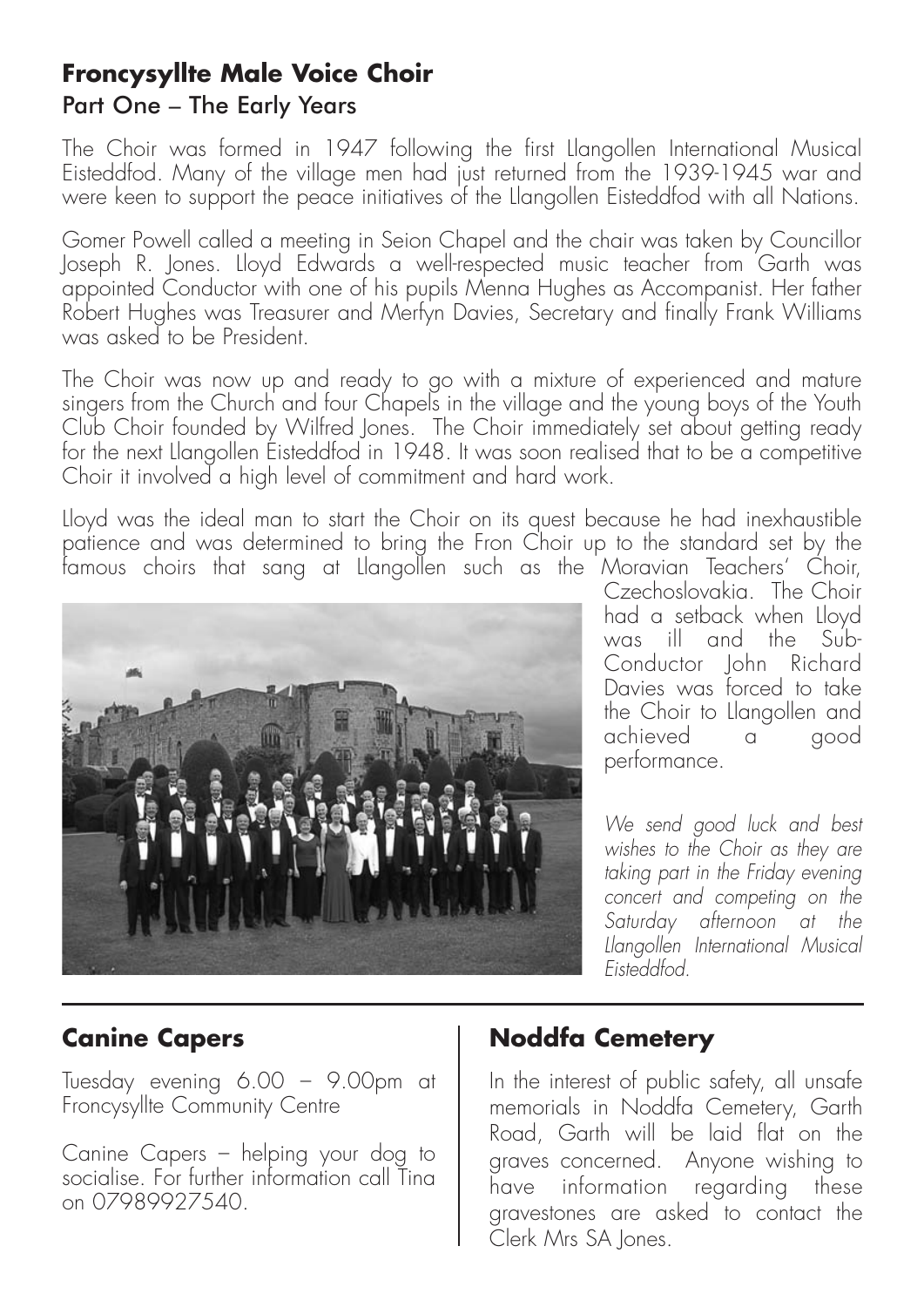## **Chairman's Corner**

Welcome to this our second edition in a series of four newsletters and thank you for your positive response to our first publication.

May is the beginning of a New Year for the Community Council and for me quite a challenge as I take my place in the chair for the first time. I do hope I can serve the community as well as my predecessor.

One of my first jobs was to attend a workshop debating the issues of the proposed merger of the four Welsh Police Authorities. The evening turned into what can only be described as a very lively debate.

The Community Council is pleased to be taking an active part in the family fun day organised by British Waterways and Wrexham County Borough Council. This is an exciting time for people involved with the Aqueduct as it bids for world heritage status. I'm sure we will get the opportunity to join in with further activities as time goes by.

The council is also supporting Garth and Trevor Youth Association with their planting project on the green outside Trevor shops. More of that in the next newsletter.

That's all from me in this edition.

Sue Kempster

#### **Garth & Trevor Friendship Club**

The Garth & Trevor Friendship Club was formed in 1965 and was originally called The Darby & Joan Club.

Members of the Club meet on the last Monday of the month from 6pm – 8pm at Garth & Trevor Community Centre. At the moment there are only 5 members and any new members will be most welcome. New members wishing to join can just turn up on the night, at a cost of £1.00 per person (to cover the room charge). Rotas of W.R.V.S. ladies provide tea and biscuits for the Garth & Trevor Friendship Club's social evening.

The aim of the Club is to provide a friendly atmosphere. We have bingo, cards, dominoes, etc. For further information contact Mrs Joyce Evans 823244.

### **Aqueduct Bi-Centenary Coasters**

Trevor & Garth Youth Association have a number of Aqueduct Bi-Centenary Coasters for sale at £2.50 each. Anyone interested should contact Tracey Pugh. Tel. 01978 820631.

### **Play Days Toddlers**

Meets Thursday mornings

9.30 to 11.30am

Garth and Trevor Community Centre

Price per session £1.50 for the first child with reductions for more than one child.

Price includes a drink and snack for both parent and child. So why not come along and let the children have some fun together while the adults have a friendly chat.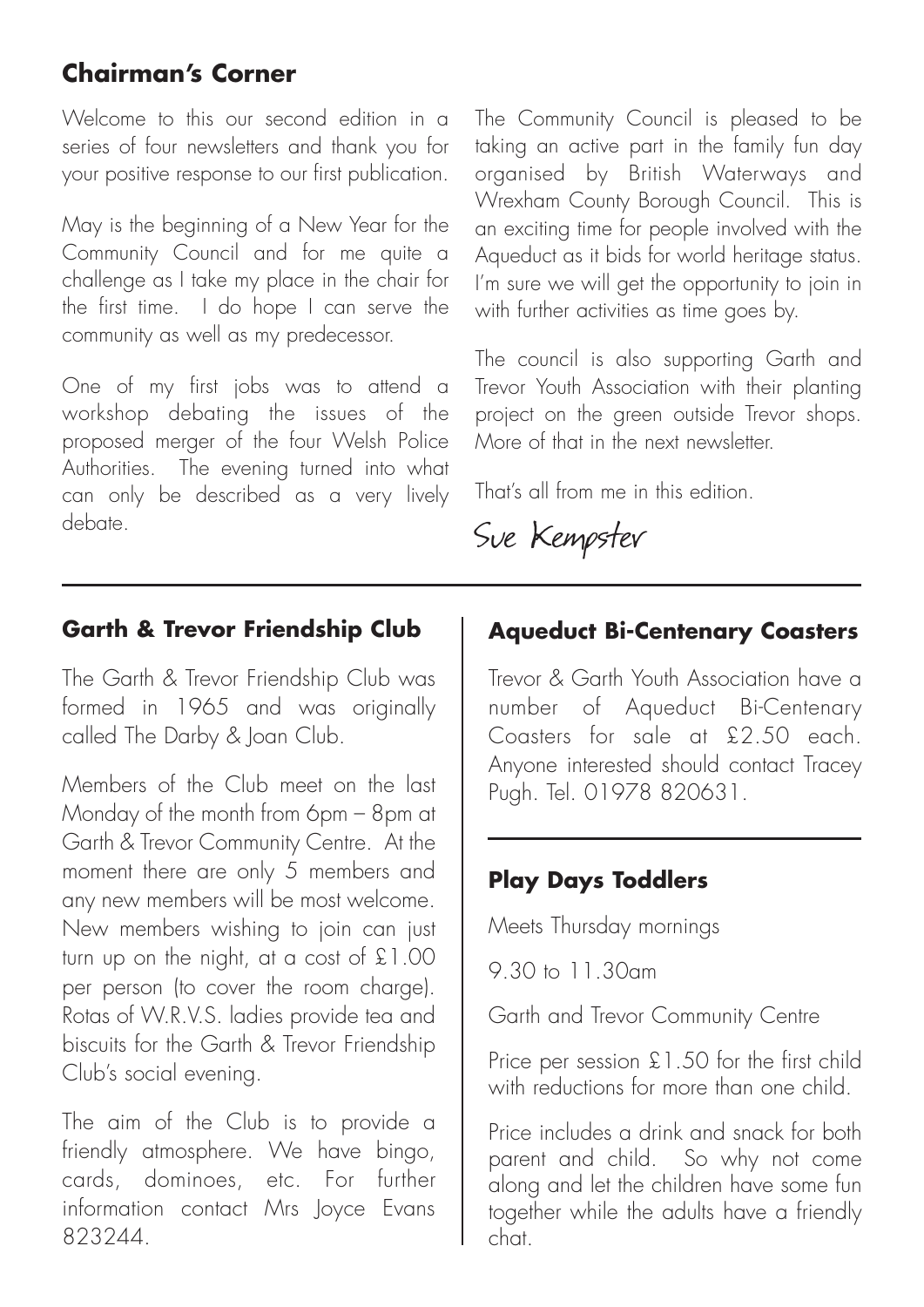## **Trevor & Garth Youth Association** by Steve Edwards

Trevor and Garth Youth Association has been opening its doors to local children for just over 12 months now, and what a great success it has proved to be.

The club is open on a Wednesday evening running two sessions, one from 6pm - 7:30pm for the 8 - 12 yr old's and 7:30pm - 9:30pm for the 11 yr old's and above. There is a snack shop within the community centre where the children can buy hot and cold snacks and sweets. There are also hot and cold drinks available throughout the evening.

The equipment list is steadily growing longer and longer with new and exciting things arriving virtually every week, current equipment includes pool & snooker tables, table tennis, air hockey, table football, play stations, craft activities, TV & DVD, plus various games, however the club is not just about indoor activities, during the summer months there is a selection of outdoor games available.

Several part and full day trips have also been arranged including a day at Drayton Manor Park and Ice-skating in Deeside, further trips are also planned for the future.

We have regular visits by the local community policeman, Gary Robertshaw who attends the sessions to chat to the children and discuss any issues they may have.



#### **Best Kept Garden Competition**

Messrs Tom Owens and John Pemberton will judge the Best Kept Garden Competition again this year. The competition is open to all residents in Fron, Garth and Trevor and judging will take place on Tuesday 18th July. If you are interested in taking part please contact any Community Councillor or Mrs Sue Jones, Clerk to the Council Tel. 01978 810466 for an application form. You will also be able to pick one up from your local Post Office, Trevor Estate shop and on the web site www.llangollen-ruralcc.org.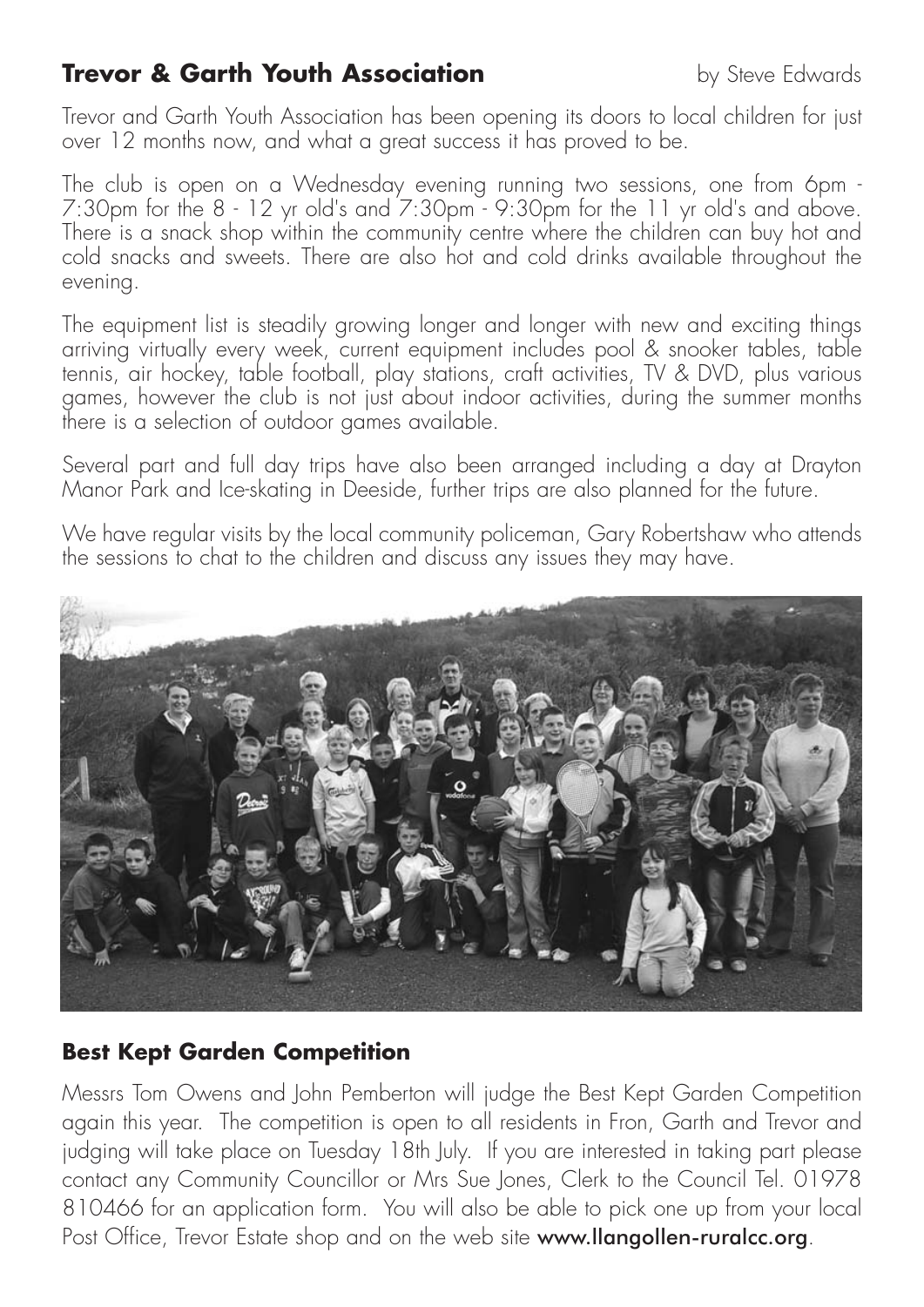## **Froncysyllte Youth Club** by Sonia Shepherd

Fron Youth Club has been going for over a year now. After arranging a Christmas party for the Youth Club members and a gathering for the local pensioners Mandy Jones and Christine Tanski handed the reins over to Rachel Chrishe and Sonya Shepherd as they deserved a well-earned rest.

The children would like to thank them for all their hard work and the equipment they have helped to acquire for the club.

This year the children have enjoyed making and eating popcorn and using a chocolate fountain to coat marshmallows and a variety of fruit in chocolate. To make up for all the sweet food they have been eating, they did some exercise and went on a trip to Chester to play Laser Quest. Despite being up against youths in their late teens the Fron children were not intimidated and managed to win both the games they played. The activity was enjoyed by all with Rhys Wyles and David Shepherd being the top shooters.

Last month the children went Ten Pin Bowling in Chester. Out of all the games they played the top scorers were Sarah Tanski, Sam Davies, David Shepherd, Rob Jones, Daniel Davies and Calum Shepherd. Since then the children have enjoyed tasting and trying to identify exotic fruits and several tournaments. The table tennis tournament was won by Rhys Wyles and Jordan Griffiths with Laura Wilson Griffiths and Alex Wyles winning the matchbox treasure hunt. Last week there was a very close and entertaining football tournament in which the best performing female was Charlotte Hawkins. The final was between the six foot Rhys Wyles and the much smaller and quicker Jamie Jones. We thought it was going to be a David against Goliath but one of Jamie's goals was disallowed. Rhys Wyles was the overall winner getting most shots past his goal keeping brother Alex.

The children are hoping to go on another Laser Quest trip soon and would like to thank youth worker Ian Jones who drives the mini bus and without whose help none of the trips would be possible.

### **Bird Watch**

We are above the river, canal and open fields, and back on to woods and old quarries in Froncysyllte. The following birds have been seen in and from the garden.

#### March

Chaffinch, Song Thrush, Goldfinch, Robin, Great tit, Blue tit, Coal tit, Great Spotted Woodpecker, Nuthatch, Collared dove, Magpie, Siskin, Wren, Robin, Pied Wagtail, Hedgesparrow, Jackdaw, Starling, Bullfinch, Brambling, Hen and Cock Pheasant, Blackbird, Greenfinch.

#### April

The welcome return of the Chiffchaff, spring must be here!

Hen and Cock Pheasant, Bullfinch, Blue tit, Greenfinch, Goldfinch, Coal tit, Chaffinch, Siskin, Magpie, Jackdaw, Woodpigeon, Hedge sparrow, Buzzard, Robin, Heron, Wren singing from the top of the telegraph pole. Collared dove, Tawny Owl, Sparrow hawk made a dive into the hedge but I don't think he caught anything.

Swallow on the telegraph wire on the 22nd (only one so it doesn't make a summer!).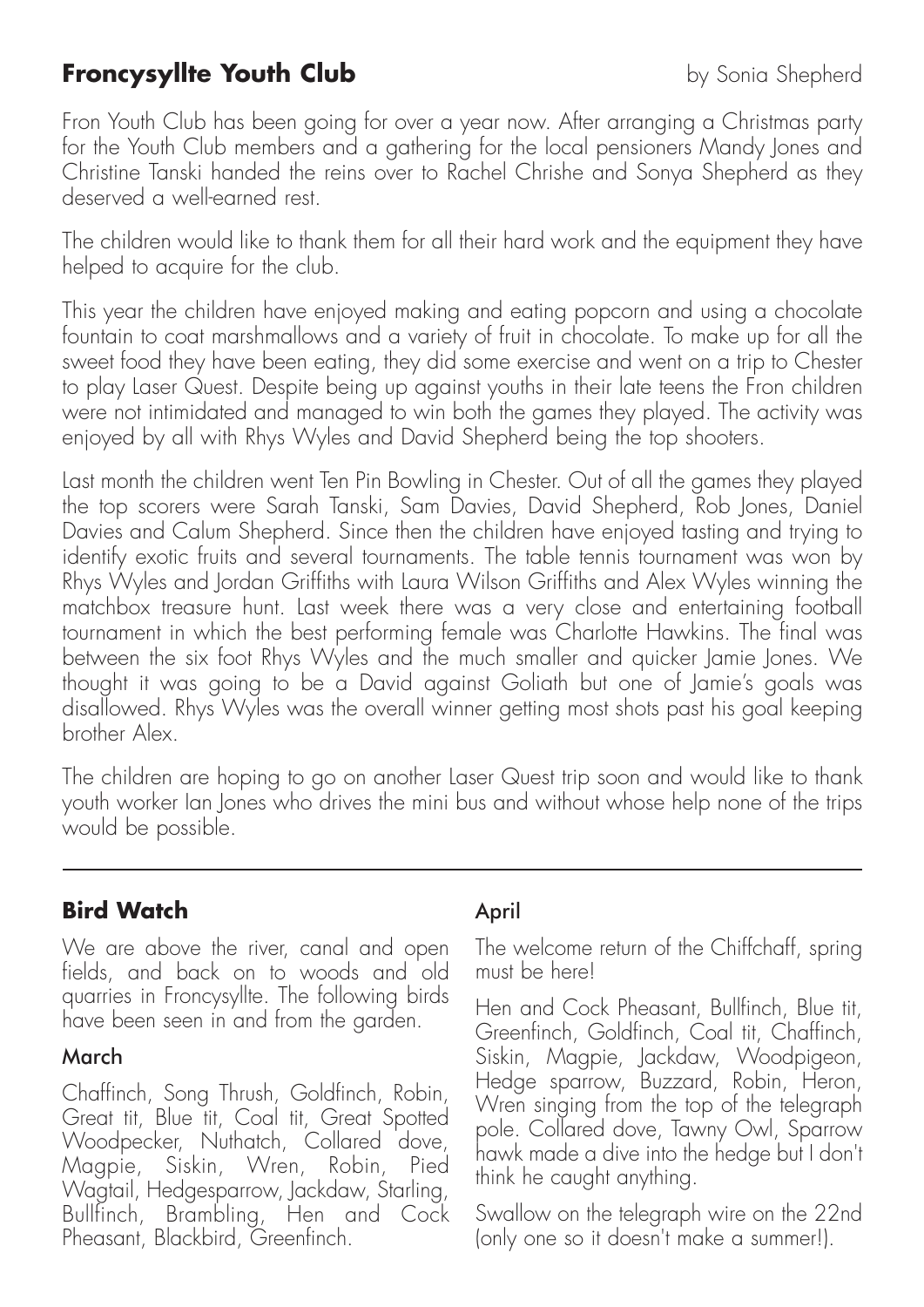# **What's On**

#### Strawberry Tea

On Saturday 17th June from 1pm – 3pm Fron Church are holding a Strawberry Tea at Froncysyllte Community Centre.

#### Illustrated Talk -

The History of St David's Church, Fron

On 19th July at 7pm Mr Emrys Roberts will be giving an illustrated talk on the history of St David's Church, Fron. This will be held at the Church with free admission.

#### Coffe Morning

On 26th August 2006 there will be a coffee morning at Lodge Farm, Chirk from 10am – 12.00pm. Admission is £2.00 and this includes refreshments.

Transport can be arranged for any of the above. If you require any further information please contact Mrs Silvia Johnson 01691 777606.

# **Recipe for Boiled Fruit Loaf**

1 /4 lb Margarine 1 cup of Sugar 1 cup of Milk 11 /2 cups of Mixed Fruit 2 cups of Flour 1 Egg a pinch of Salt

Put margarine, sugar, milk and fruit into a saucepan and bring slowly to the boil. Turn off the heat and let the mixture cool. When cool, add the flour, salt and egg. Mix well and put the mixture into a 2lb loaf tin. Bake in a moderate oven for  $1 \cdot 1'/2$  hours.  $375$ electric.

## **Message from the Vicar of Chirk with Froncysyllte**

I welcome the opportunity to offer my good wishes to those people producing this new newsletter. At Chirk we have also recently launched a community newsletter. I am sure this Llangollen Rural Community Council newsletter will help to further the community spirit in the Llangollen Dee Valley.

The Anglican Churches and parishes in Chirk with Froncysyllte, Glyn Ceiriog, Llangollen (including Trevor & Llantysyllio), Rhosymedre, Ruabon and Rhosllanerchrugog all form the Llangollen Deanery: a local community of churches. These widespread churches don't have a common newsletter (yet ?!) but we keep in touch and support one another by holding meetings, special events, and regular worship together. On Sunday 9th July at 6.00pm there will be a Llangollen Deanery evening service at St David's Church, Froncysyllte. Members of the Deanery Churches will be attending, and I invite you too to come and join your neighbours in our worship of God. Light refreshments are served afterwards.

Finally two special dates are coming up.

Sunday 4th June is Whitsunday, when the Christian church celebrates the coming of God's Holy Spirit to the church (and us!). It is in effect the birthday of the Church.

Sunday 6th August is........what? Two answers are possible here. One answer is a Church festival. The other answer is a date of historical significance in the twentieth century (and the lifetime of many readers). Answers in the next issue... or in St David's Church, Froncysyllte at 9.30am that day.

Your friend and vicar at Froncysvllte.

Tony Rees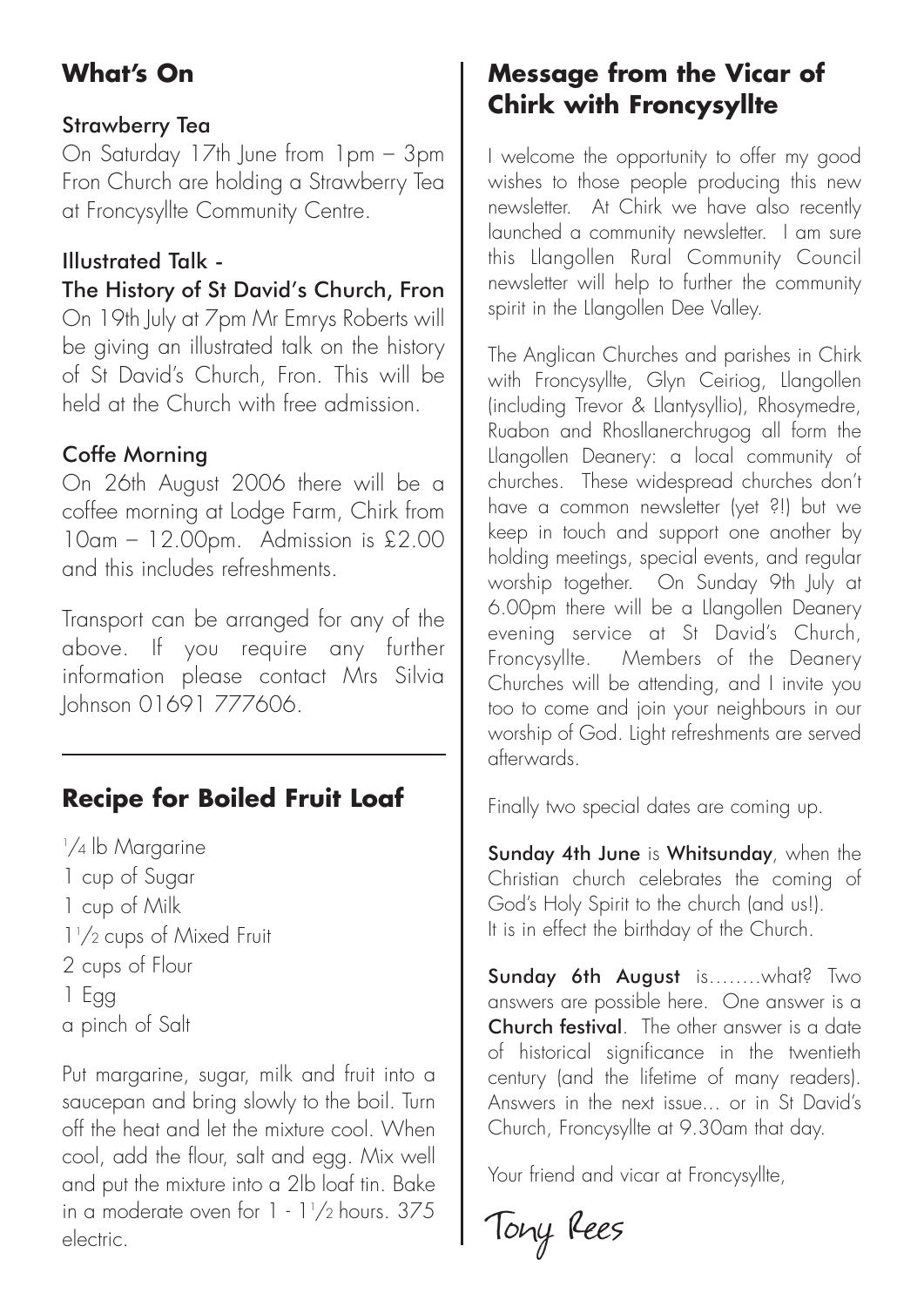## **Froncysyllte School News**

Last term was a busy time, which began with the arrival of a new Head teacher, Mr Andrew Jarvis. Mr Jarvis has taught for fifteen years in schools in Wrexham, Chester and Walsall and hopes he can use his experience to help Fron continue to be an excellent school and be an integral part of the community.

The school also held a number of events during the Spring term. These events included an Open Morning, which allowed everyone to see how the school runs on a day-to-day basis. We also had a technology afternoon, Easter Service, two children took part in the Wrexham Music Youth Festival, a number of football matches, a visit to Chirk Castle for years three and four, a successful inspection in our Nursery Plus and After School Club and Cycling Proficiency classes

We held a charity auction in April and raised £932.00 for school funds. Kyle Heywood presented his teacher with £70, which was raised, by his mum and nana as a result of a raffle at their work. A new sand and water tray will be bought with the money.

May we also take this opportunity to thank all those involved with the Memories of Pontycyllte book and events. The Storytelling was thoroughly enjoyed and we wish to thank the Ty Mawr Team as well as Fiona and Amy for all their hard work in making these events so interesting.

## **Garth Community Primary School News**

The School Council goes from strength to strength, providing the opportunity for all pupils to have a say in the everyday life of the school. We were very proud that Years 5 and 6 won the National Woolworth Playground Partnership Award. They have spent the £1000 on improving their play areas and providing challenging activities for all age groups.

The choir gave a fantastic performance in the NCH Christmas Concert in Liverpool in December. We feel that the School Concert went down well despite the fact that we had to make it shorter this year to make life a bit easier for ourselves.

On 23rd March many of the pupils enjoyed a trip to the Manchester United Football Club followed by training in the JBB Sports Centre. Pupils in Years 5 and 6 attended Dinas Bran for a bridging lesson in ICT. The children in years 2 to 6 attended a Mothers Day Service at Trevor Church.

Breakfast Club has now opened and has been a success so far. Owls After School Club and Diddy Ducks Pre-Nursery Group are also very successful.

#### Future Dates of interest:

| End of June | Two Swiss Students arrive for two week training |
|-------------|-------------------------------------------------|
| 27th June   | Coverdale Puppet Theatre in school              |
| $12th$ July | Sports Day                                      |
| 18th July   | End of Year Show                                |